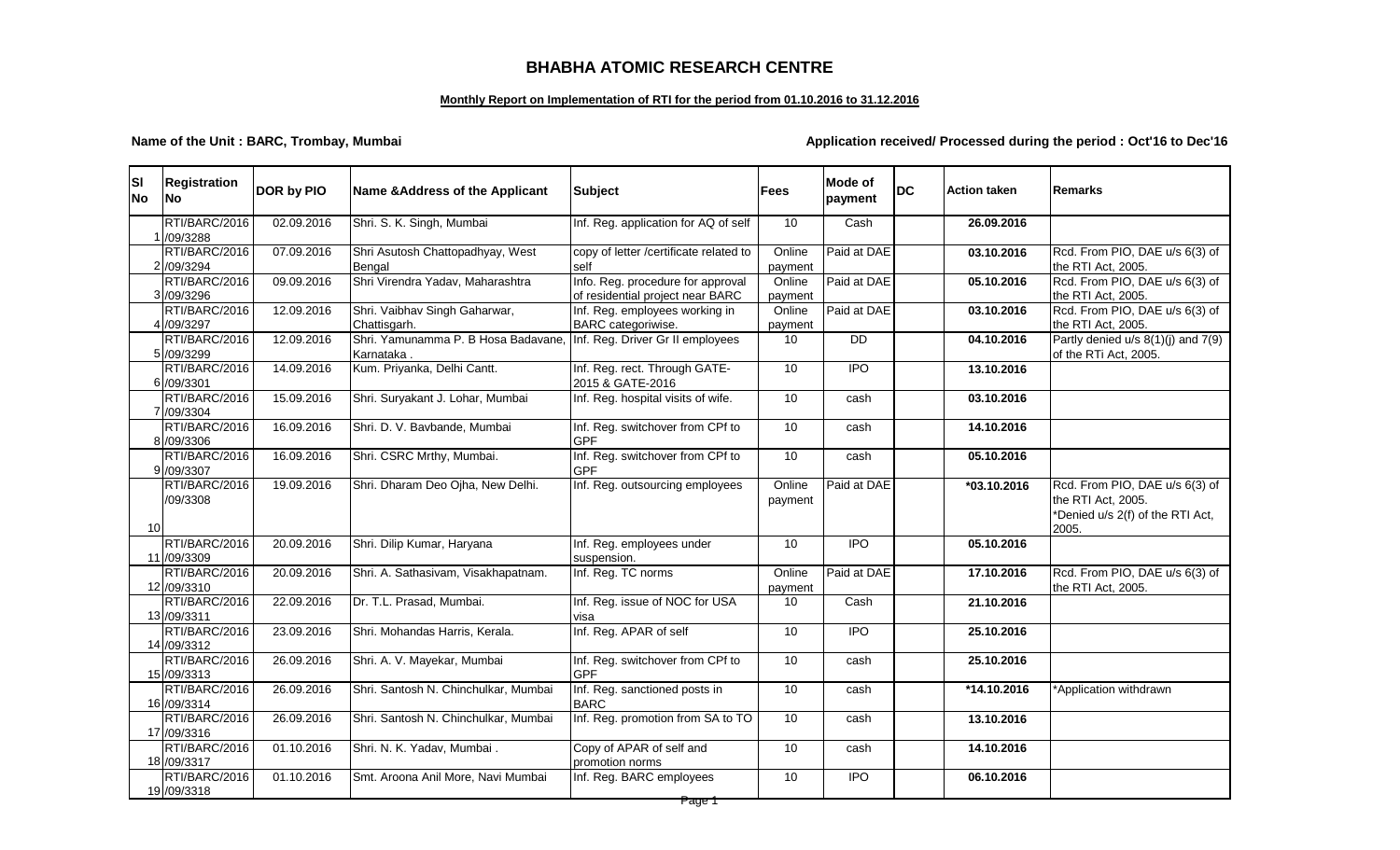| ΙSΙ<br><b>No</b> | <b>Registration</b><br><b>No</b>            | DOR by PIO | Name & Address of the Applicant                                           | <b>Subject</b>                                                                       | Fees                         | Mode of<br>payment                         | <b>DC</b> | <b>Action taken</b> | <b>Remarks</b>                                                                                                                                                           |
|------------------|---------------------------------------------|------------|---------------------------------------------------------------------------|--------------------------------------------------------------------------------------|------------------------------|--------------------------------------------|-----------|---------------------|--------------------------------------------------------------------------------------------------------------------------------------------------------------------------|
| 20               | RTI/BARC/2016<br>/10/3319                   | 03.10.2016 | Shri. R. Sethuraman, Hyderabad                                            | Inf. Reg. Gazette notification of<br>self                                            |                              | Paid at<br>Ministry of<br>Law &<br>Justice |           | 06.10.2016          | Rcd. From PIO, DAE u/s 6(3) of<br>the RTI Act, 2005.                                                                                                                     |
|                  | RTI/BARC/2016<br>21 /10/3320                | 03.10.2016 | Shri. Arun Singh, New Delhi                                               | Inf. Reg. cut-off marks on basis of<br><b>GATE 2016</b>                              | 10                           | <b>IPO</b>                                 |           | 25.10.2016          |                                                                                                                                                                          |
|                  | RTI/BARC/2016<br>22 /10/3321                | 03.10.2016 | Ms. Ditty K. V., Kerala                                                   | Inf. Reg. BARC employee                                                              | 10                           | <b>IPO</b>                                 |           | 26.10.2016          |                                                                                                                                                                          |
| 23               | RTI/BARC/2016<br>/10/3322                   | 04.10.2016 | Shri. Waikhom Tomthin, Imphal                                             | Details of qualification & exp. For<br>direct rect. Of assistant accountant<br>post. | 10                           | <b>IPO</b>                                 |           | 25.10.2016          |                                                                                                                                                                          |
| 24               | RTI/BARC/2016<br>/10/3323                   | 06.10.2016 | Shri. E. Shivshankaran, Kalpakkam                                         | Inf. Reg. AEC guidelines                                                             | 10                           | $\overline{IPO}$                           |           | **14.10.2016        | **Trfd. To US(SCS) & PIO, DAE<br>pt nos. (1) & (2), US(Power) &<br>PIO, DAE pt. No. (2) &<br>US(IR&W) & PIO, DAE w.r.t. pt.<br>no. (3) u/s 6930 of the RTi Act,<br>2005. |
| 25               | RTI/BARC/2016<br>/10/3324                   | 07.10.2016 | Shri. Ashish Siwach, Delhi                                                | Details of facililities for employees<br>working in radiation plants                 | Online<br>payment            | Paid at DAE                                |           | 27.10.2016          | Rcd. From PIO, DAE u/s 6(3) of<br>the RTI Act, 2005.                                                                                                                     |
|                  | RTI/BARC/2016                               | 07.10.2016 | Shri. Mahadevasa Meharawade,                                              | Inf. Reg. guidelines for promotion                                                   | Online                       | Paid at DAE                                |           | 27.10.2016          | Rcd. From PIO, DAE u/s 6(3) of                                                                                                                                           |
|                  | 26 /10/3325<br>RTI/BARC/2016<br>27 /10/3326 | 07.10.2016 | TamilNadu.<br>Shri. Vinay Koochana, Mumbai                                | proposals<br>Inf. Reg. courses for track change<br>from SA to TO                     | payment<br>Online<br>payment | Paid at DAE                                |           | 27.10.2016          | the RTI Act, 2005.<br>Rcd. From PIO, DAE u/s 6(3) of<br>the RTI Act, 2005.                                                                                               |
|                  | RTI/BARC/2016<br>28 /10/3327                | 07.10.2016 | Shri. Ishan Gandhi, Delhi.                                                | Inf. Reg. antique article                                                            | Online<br>payment            | Paid at DAE                                |           | 04.11.2016          | Rcd. From PIO, DAE u/s 6(3) of<br>the RTI Act, 2005.                                                                                                                     |
|                  | RTI/BARC/2016<br>29 /10/3328                | 07.10.2016 | Shri. Rakesh Patel, Gujarat.                                              | Inf. Reg. supercomputers                                                             | Online<br>payment            | Paid at DAE                                |           | 25.10.2016          | Rcd. From PIO, DAE u/s 6(3) of<br>the RTI Act, 2005.                                                                                                                     |
|                  | RTI/BARC/2016<br>30 /10/3329                | 07.10.2016 | Shri. Manoj Krishna Tarale, Maharashtra   Inf. Reg. work orders issued by | <b>BARC</b>                                                                          | Online<br>payment            | Paid at DAE                                |           | 04.11.2016          | Rcd. From PIO, DAE u/s 6(3) of<br>the RTI Act, 2005.                                                                                                                     |
|                  | RTI/BARC/2016<br>31 /10/3330                | 07.10.2016 | Shri. Vijay Kumar Pandey, Uttar<br>Pradesh.                               | Inf. Reg. interview marks of self in<br>OCES/DGFS 2016                               | Online<br>payment            | Paid at DAE                                |           | 25.10.2016          | Rcd. From PIO, DAE u/s 6(3) of<br>the RTI Act, 2005.                                                                                                                     |
|                  | RTI/BARC/2016<br>32 /10/3331                | 07.10.2016 | Shri. Archisman Vishvesha, Uttar<br>Pradesh                               | Inf. Reg. interview marks of self in<br>OCES/DGFS 2016                               | Online<br>payment            | Paid at DAE                                |           | 25.10.2016          | Rcd. From PIO, DAE u/s 6(3) of<br>the RTI Act, 2005.                                                                                                                     |
|                  | RTI/BARC/2016<br>33 /10/3332                | 07.10.2016 | Ms. Deesha Sawant, Mulund (East)                                          | Inf. Reg. letter given by self.                                                      | 10                           | $\overline{IPO}$                           |           | 25.10.2016          |                                                                                                                                                                          |
| 34               | RTI/BARC/2016<br>/10/3333                   | 07.10.2016 | Shri. A. Sathasivam, Andhra Pradesh                                       | Inf. Reg. orders for medical<br>facilities                                           | Online<br>payment            | Paid at DAE                                |           | $*04.11.2016$       | Rcd. From PIO, DAE u/s 6(3) of<br>the RTI Act, 2005.<br>*Denied u/s 7(9) of the RTI Act,<br>2005.                                                                        |
| 35               | RTI/BARC/2016<br>/10/3334                   | 10.10.2016 | Shri. Vikas Chandra Verma, Uttar<br>Pradesh.                              | Copy of question paper and<br>answer sheet of self                                   | Online<br>payment            | Paid at DAE                                |           | *25.10.2016         | Rcd. From PIO, DAE u/s 6(3) of<br>the RTI Act, 2005.<br>*Denied u/s 8(1)(d) of the RTI<br>Act, 2005.                                                                     |
|                  | RTI/BARC/2016<br>36 /10/3335                | 10.10.2016 | Shri. Manoj Singh, Uttar Pradesh                                          | Inf. Reg. interview marks of self.                                                   | Online<br>payment            | Paid at DAE                                |           | 25.10.2016          | Rcd. From PIO, DAE u/s 6(3) of<br>the RTI Act, 2005.                                                                                                                     |
|                  | RTI/BARC/2016<br>37 /10/3336                | 10.10.2016 | Shri. Rahul Sehrawat, Haryana.                                            | Inf. Reg. missing device at Nanda<br>Devi hills<br>Page 2                            | Online<br>payment            | Paid at DAE                                |           | 09.11.2016          | Rcd. From PIO, DAE u/s 6(3) of<br>the RTI Act, 2005.                                                                                                                     |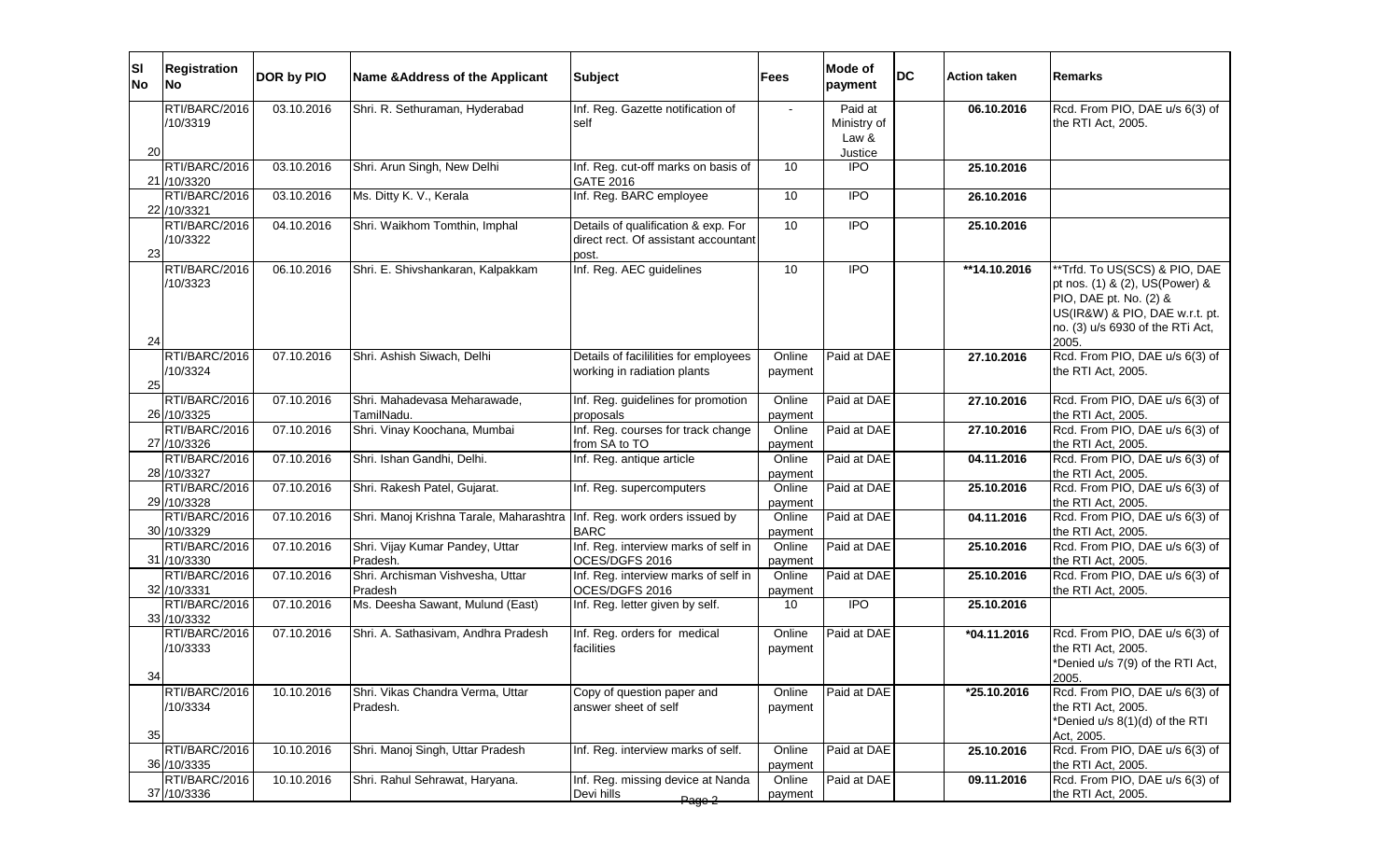| <b>SI</b><br><b>No</b> | <b>Registration</b><br><b>No</b> | DOR by PIO | Name & Address of the Applicant                                         | <b>Subject</b>                                            | Fees              | <b>Mode of</b><br>payment | <b>DC</b> | <b>Action taken</b> | <b>Remarks</b>                                                                                             |
|------------------------|----------------------------------|------------|-------------------------------------------------------------------------|-----------------------------------------------------------|-------------------|---------------------------|-----------|---------------------|------------------------------------------------------------------------------------------------------------|
| 38                     | RTI/BARC/2016<br>/10/3337        | 10.10.2016 | Shri. Prathmesh Sunil Kadam,<br>Maharashtra.                            | Inf. Reg. rect. for Tech. D post                          | Online<br>payment | Paid at DAE               |           | 31.10.2016          | Rcd. From PIO, DAE u/s 6(3) of<br>the RTI Act, 2005. Partly denied<br>u/s 8(1)(j) of the RTI Act, 2005.    |
| 39                     | RTI/BARC/2016<br>/10/3338        | 10.10.2016 | Shri. Manoj Krishna Tarale, Maharashtra Details reg. BARC work orders   |                                                           | Online<br>payment | Paid at DAE               |           | $*08.11.2016$       | Rcd. From PIO, DAE u/s 6(3) of<br>the RTI Act, 2005.<br>*Denied u/s 7(9) of the RTI Act,<br>2005.          |
|                        | RTI/BARC/2016<br>40 /10/3339     | 13.10.2016 | Shri. Chiranjit Karmakar, Assam.                                        | Inf. Reg. cut off and other details<br>for OCES/DGFS-2016 | Online<br>payment | Paid at DAE               |           | 04.11.2016          | Rcd. From PIO, DAE u/s 6(3) of<br>the RTI Act, 2005.                                                       |
| 41                     | RTI/BARC/2016<br>/10/3340        | 13.10.2016 | Shri. JVSR Krishna, Telangana                                           | Detials of retired employees                              | Online<br>payment | Paid at DAE               |           | 31.10.2016          | Rcd. From PIO, DAE u/s 6(3) of<br>the RTI Act, 2005. Partly denied<br>u/s 8(1)(j) of the RTI Act, 2005.    |
| 42                     | RTI/BARC/2016<br>/10/3341        | 13.10.2016 | Shri. Brij Shorey, Chandigarh                                           | Details of land acquisition                               | Online<br>payment | Paid at DAE               |           | 04.11.2016          | Rcd. From PIO, DAE u/s 6(3) of<br>the RTI Act, 2005.<br>Trfd. To constituent units on<br>18.10.2016        |
| 43                     | RTI/BARC/2016<br>/10/3342        | 14.10.2016 | Shri. Sanjiban De, Room No-06, CIRUS<br>Gr Floor, BARC, Mumbai - 400085 | Inf. Reg. CIC decision                                    | 10                | Cash                      |           | 11.11.2016          |                                                                                                            |
|                        | RTI/BARC/2016<br>44 / 10/3343    | 17.10.2016 | Shri. Lokesh Dhamija, Delhi.                                            | Inf. Reg. GATE cut off marks for<br>OCES/DGFS-2016        | 10                | <b>IPO</b>                |           | 27.10.2016          |                                                                                                            |
| 45                     | RTI/BARC/2016<br>/10/3344        | 17.10.2016 | Shri. Marada Sankara Rao, TamilNadu                                     | Inf. Reg. eligibility for STPT and<br><b>AQ</b>           | Online<br>payment | Paid at DAE               |           | 31.10.2016          | Rcd. From PIO, DAE u/s 6(3) of<br>the RTI Act, 2005. Partly denied<br>u/s 2(f) of the RTI Act, 2005        |
|                        | RTI/BARC/2016<br>46 / 10/3345    | 17.10.2016 | Shri. S. Muthuvel, Kalpakkam.                                           | Inf. Reg. promotion from T/D to<br>T/F                    | 10                | <b>IPO</b>                |           | 04.11.2016          |                                                                                                            |
|                        | RTI/BARC/2016<br>47 /10/3346     | 17.10.2016 | Shri. Sanjay Raghunath Zanke, Navi<br>mumbai.                           | Inf. Reg. BARC employee                                   | $\overline{10}$   | $\overline{IPO}$          |           | 07.11.2016          |                                                                                                            |
|                        | RTI/BARC/2016<br>48 /10/3347     | 18.10.2016 | Shri. Sudhirkumar Ramakant Shirke,<br>TMS, BARC.                        | Inf. Reg. notice of VRS of self.                          | 10                | Cash                      |           | 17.11.2016          |                                                                                                            |
|                        | RTI/BARC/2016<br>49 /10/3348     | 18.10.2016 | Shri. Sudhirkumar Ramakant Shirke,<br>TMS, BARC.                        | Inf. Reg. notice of VRS of self.                          | 10                | Cash                      |           | 17.11.2016          |                                                                                                            |
| 50                     | RTI/BARC/2016<br>/10/3349        | 20.10.2016 | Shri. Pritheshkumar Barevadia, Gujarat.                                 | Inf. Reg. supercomputer                                   | Online<br>payment | Paid at DAE               |           | 04.11.2016          | Rcd. From PIO, DAE u/s 6(3) of<br>the RTI Act, 2005 pertaining to<br>point No. 2.                          |
| 51                     | RTI/BARC/2016<br>/10/3350        | 21.10.2016 | Shri. Prathamesh Sunil Kadam, Mumbai   Inf. Reg. BARC employee          |                                                           |                   | Paid at DAE               |           | 08.11.2016          | Rcd. From PIO, DAE u/s 6(3) of<br>the RTI Act, 2005.<br>Partly denied u/s 8(1)(j) of the<br>RTi Act, 2005. |
|                        | RTI/BARC/2016<br>52 /10/3351     | 21.10.2016 | Shri. Pranav Kant Gaur, Gwalior.                                        | Inf. Reg. BARC                                            | Online<br>payment | Paid at DAE               |           | 31.10.2016          | Rcd. From PIO, DAE u/s 6(3) of<br>the RTI Act, 2005.                                                       |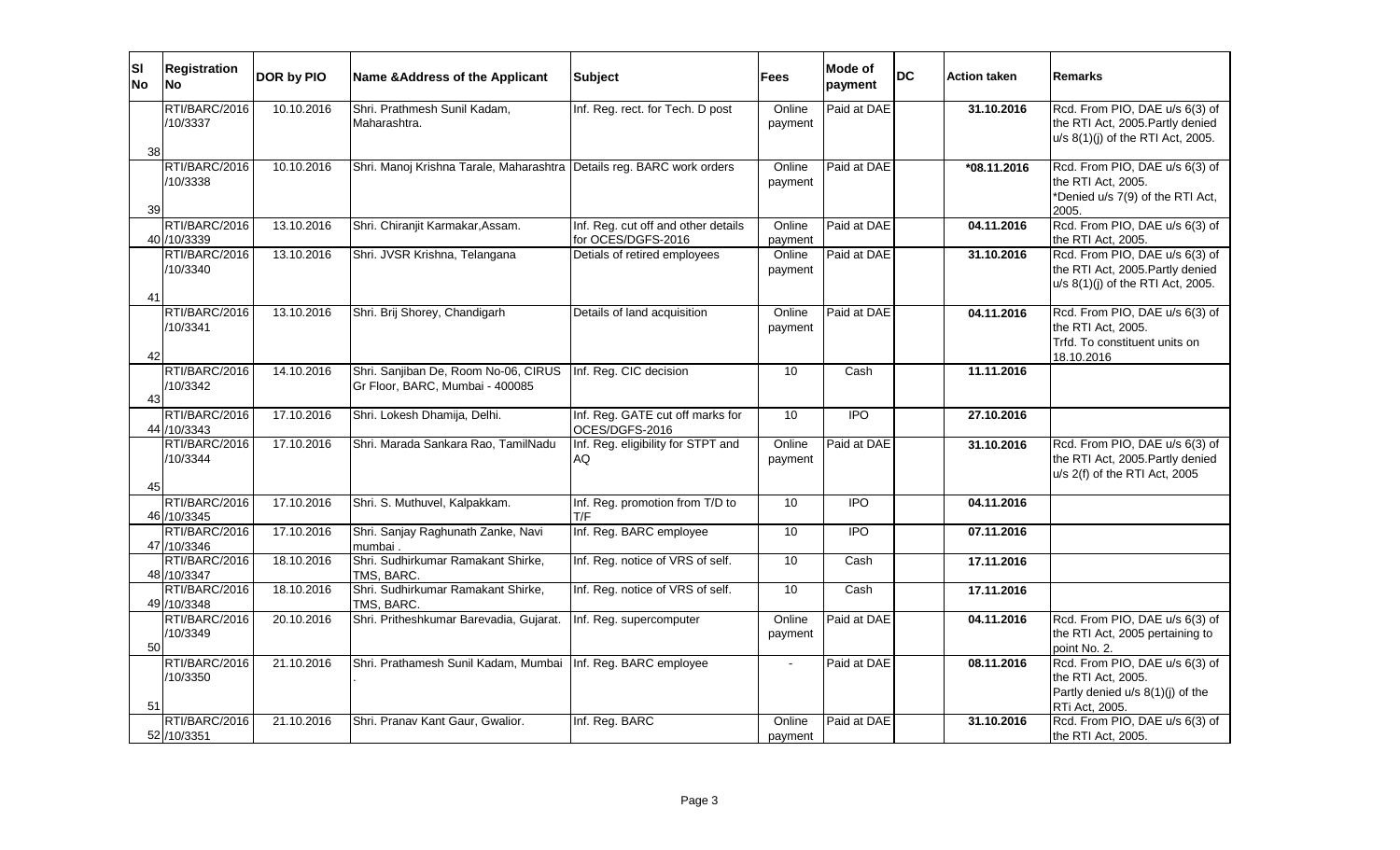| ΙSΙ<br><b>No</b> | <b>Registration</b><br><b>No</b> | <b>DOR by PIO</b> | Name & Address of the Applicant                                           | <b>Subject</b>                                                                   | Fees              | Mode of<br>payment | DC | <b>Action taken</b>  | Remarks                                                                                                                              |
|------------------|----------------------------------|-------------------|---------------------------------------------------------------------------|----------------------------------------------------------------------------------|-------------------|--------------------|----|----------------------|--------------------------------------------------------------------------------------------------------------------------------------|
| 53               | RTI/BARC/2016<br>/10/3352        | 21.10.2016        | Shri. Ram Bachan, Maharashtra.                                            | Seniority list of scientific officers                                            | Online<br>payment | Paid at DAE        |    | 31.10.2016           | Rcd. From PIO, DAE u/s 6(3) of<br>the RTI Act, 2005.<br>Trfd. To constituent unis on<br>25.10.2016<br>DC rcd. And documents provided |
|                  | RTI/BARC/2016<br>54 /10/3353     | 21.10.2016        | Shri. Sohin Doshi, Tamil Nadu.                                            | Inf. Reg. OCES/DGFS exam                                                         | Online<br>payment | Paid at DAE        |    | 27.10.2016           | Rcd. From PIO, DAE u/s 6(3) of<br>the RTI Act, 2005.                                                                                 |
|                  | RTI/BARC/2016<br>55 /10/3354     | 20.10.2016        | Shri. Raghubir Prasad Mathur, New<br>Delhi.                               | Inf. Reg. CPF to GPF                                                             | 10                | <b>IPO</b>         |    | 11.11.2016           |                                                                                                                                      |
|                  | RTI/BARC/2016<br>56 /10/3355     | 21.10.2016        | Shri. Pawankumar Jain, Mumbai                                             | Inf. Reg. construction permitted by<br><b>MCGM</b>                               | 10                | $\overline{1}$     |    | **31.10.2016         | *Trfd. To PIO, DCSEM, Mumbai                                                                                                         |
|                  | RTI/BARC/2016<br>57 /10/3356     | 21.10.2016        | Shri. Dharamveer B. Singh, Mumbai                                         | Details of work order                                                            | $\sim$            | Court Fee<br>stamp |    | <b>Under Process</b> | Letter for fee issued on<br>26.10.2016                                                                                               |
|                  | RTI/BARC/2016<br>58 /10/3357     | 21.10.2016        | Shri. P. Parthiban, Tamil Nadu.                                           | Inf. Reg. stipend of self.                                                       | 10                | $\overline{1}$     |    | 11.11.2016           |                                                                                                                                      |
|                  | RTI/BARC/2016<br>59 /10/3358     | 24.10.2016        | Shri. Manoj Krishna Tarale, Pune                                          | Inf. Reg. MSMED act                                                              | Online<br>payment | Paid at DAE        |    | 08.11.2016           | Rcd. From PIO, DAE u/s 6(3) of<br>the RTI Act, 2005.                                                                                 |
|                  | RTI/BARC/2016<br>60 /10/3359     | 24.10.2016        | Ms. Sneha Prabha J, Tamil Nadu                                            | Inf. Reg. absorption of CAT-I<br>Trainees                                        | Online<br>payment | Paid at DAE        |    | 23.11.2016           | Rcd. From PIO, DAE u/s 6(3) of<br>the RTI Act, 2005.                                                                                 |
|                  | RTI/BARC/2016<br>/10/3360        | 24.10.2016        | Shri. Arun Kumar Nishad, U.P.                                             | Inf. Reg. marks obtained in<br>OCES/DGFS                                         | Online<br>payment | Paid at DAE        |    | 04.11.2016           | Rcd. From PIO, DAE u/s 6(3) of<br>the RTI Act, 2005.<br>Partly denied u/s 8(1)(j) of the                                             |
| 61               | RTI/BARC/2016<br>62 /10/3361     | 25.10.2016        | Smt. Vasundhara Sanjay Howal, Wardha   Inf. Reg. BARC employee            |                                                                                  | 10                | <b>IPO</b>         |    | 09.11.2016           | RTi Act, 2005.                                                                                                                       |
|                  | RTI/BARC/2016<br>63 / 10/3362    | 24.10.2016        | Shri. Mohith S., Kerala.                                                  | Inf. Reg. employees in BARC                                                      | Online<br>payment | Paid at DAE        |    | 08.11.2016           | Rcd. From PIO, DAE u/s 6(3) of<br>the RTI Act, 2005.                                                                                 |
|                  | RTI/BARC/2016<br>64 /10/3363     | 26.10.2016        | Shri. Saddam Hussain, Andhra Pradesh.                                     | Inf. Reg. marks for Work<br>Assistant/A exam.                                    | Online<br>payment | Paid at DAE        |    | 15.11.2016           | Rcd. From PIO, DAE u/s 6(3) of<br>the RTI Act, 2005.                                                                                 |
|                  | RTI/BARC/2016<br>65 /10/3364     | 28.10.2016        | Shri. Abhinandan Mishra, Delhi.                                           | Inf. Reg. death of scientists.                                                   | Online<br>payment | Paid at DAE        |    | 15.11.2016           | Rcd. From PIO, DAE u/s 6(3) of<br>the RTI Act, 2005.                                                                                 |
| 66               | RTI/BARC/2016<br>/10/3365        | 28.10.2016        | Shri. Majji Srinivas, Andhra Pradesh.                                     | Inf. Reg. written marks, cut off and<br>interview marks of self in<br>OCES/DGFS. | Online<br>payment | Paid at DAE        |    | 18.11.2016           | Rcd. From PIO, DAE u/s 6(3) of<br>the RTI Act, 2005.                                                                                 |
| 67               | RTI/BARC/2016<br>/10/3366        | 27.10.2016        | Shri Ram Bachan, Maharashtra- 401 504 info. Reg. documents for filling up | the post(s) of Project Director,<br><b>INRPC, NRB, BARC</b>                      | Online<br>payment | Paid at DAE        |    | 23.11.2016           | Recd. From PIO, BARC(T) u/s<br>6(3) of the RTI Act, 2005                                                                             |
|                  | RTI/BARC/2016<br>68 /10/3367     | 27.10.2016        | Smt. L. Kasthur Bai, Kerala                                               | info. Reg. BARC employee                                                         | $10/-$            | <b>IPO</b>         |    | *18.11.2016          | *Denied u/s 8(1)(j) of the RTI Act,<br>2005.                                                                                         |
|                  | RTI/BARC/2016<br>69 /10/3368     | 28.10.2016        | Shri Sudhir R Shirke, Mumbai                                              | Info reg. APAR grading of self,<br>certified copy of VRS etc.                    | $10/-$            | Cash               |    | 18.11.2016           |                                                                                                                                      |
|                  | RTI/BARC/2016<br>70 /10/3369     | 28.10.2016        | Shri C.R. Kadam, Mumbai                                                   | Info. Reg. written exam of<br>stenographer                                       | $10/-$            | $\overline{1}$     |    | 23.11.2016           |                                                                                                                                      |
|                  | RTI/BARC/2016<br>71 /10/3370     | 28.10.2016        | Shri C.R. Kadam, Mumbai                                                   | Info. Reg. written exam of UDC                                                   | $10/-$            | <b>IPO</b>         |    | 23.11.2016           |                                                                                                                                      |
|                  | RTI/BARC/2016<br>72 /10/3371     | 28.10.2016        | Shri C.R. Kadam, Mumbai                                                   | Info reg. result of written exam of<br>stenographer<br>Page 4                    | $10/-$            | $\overline{1}$     |    | 23.11.2016           |                                                                                                                                      |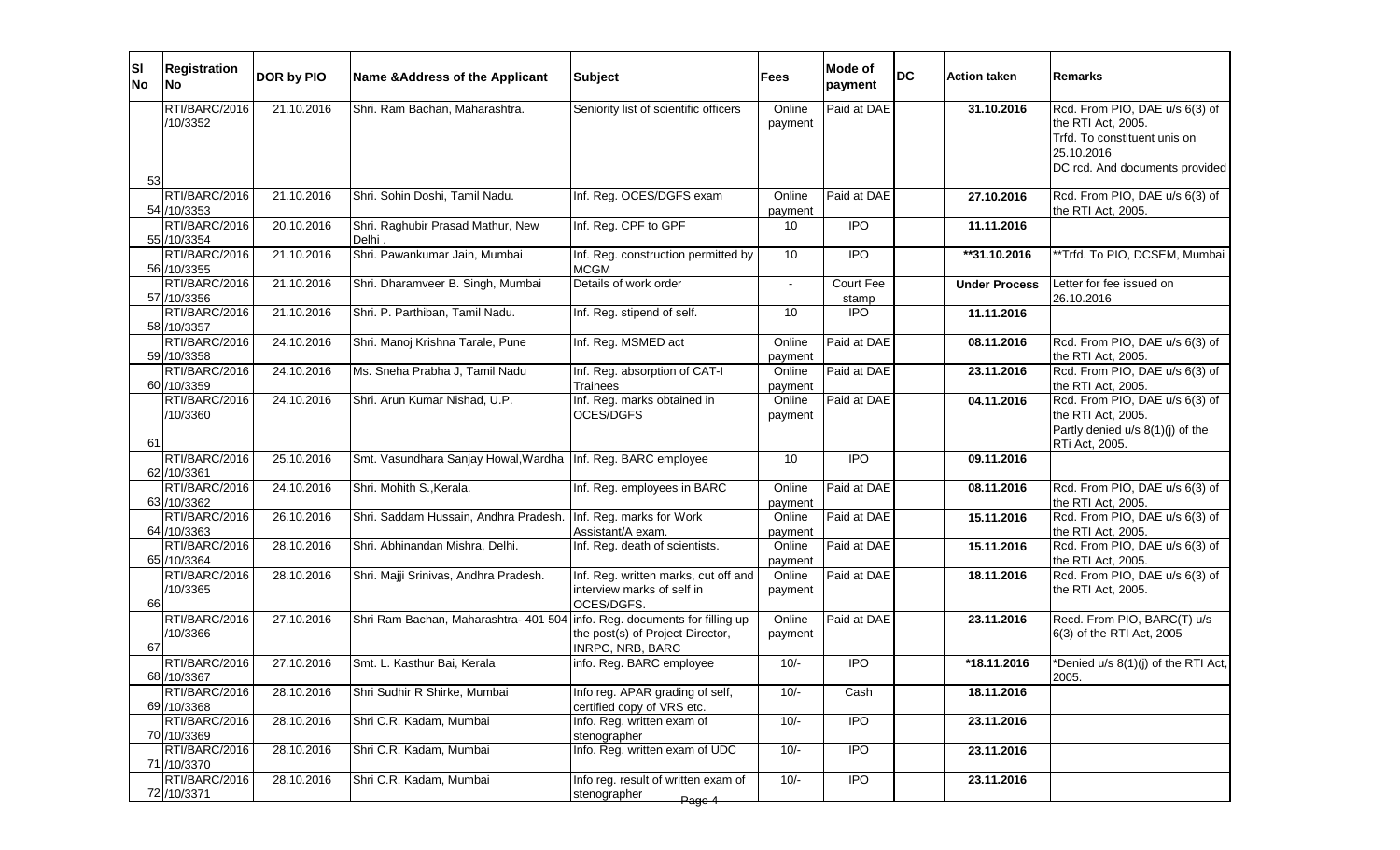| ΙSΙ<br><b>No</b> | <b>Registration</b><br>No    | DOR by PIO | Name & Address of the Applicant                                         | <b>Subject</b>                                                                                          | <b>Fees</b>       | Mode of<br>payment | <b>DC</b> | <b>Action taken</b> | <b>Remarks</b>                                                                                                          |
|------------------|------------------------------|------------|-------------------------------------------------------------------------|---------------------------------------------------------------------------------------------------------|-------------------|--------------------|-----------|---------------------|-------------------------------------------------------------------------------------------------------------------------|
| 73               | RTI/BARC/2016<br>/11/3372    | 02.11.2016 | Shri. Ram Bachan, Maharashtra.                                          | Functional requirements and<br>orders for recruitment of Scientific<br>Officers and technical officers. | Online<br>payment | Paid at DAE        |           | 01.12.2016          | Rcd. From PIO, DAE u/s 6(3) of<br>the RTI Act, 2005.                                                                    |
|                  | RTI/BARC/2016<br>74 /11/3373 | 02.11.2016 | Shri. Anandan, Tamil Nadu.                                              | Marks scored in DQE exam.                                                                               | Online<br>payment | Paid at DAE        |           | 17.11.2016          | Rcd. From PIO, DAE u/s 6(3) of<br>the RTI Act, 2005.                                                                    |
| 75               | RTI/BARC/2016<br>/11/3374    | 02.11.2016 | Shri. Jagirapu Siva Kumar, Telangana.                                   | Inf. Reg. Work Assistant/A exam                                                                         | Online<br>payment | Paid at DAE        |           | *21.11.2016         | Rcd. From PIO, DAE u/s 6(3) of<br>the RTI Act, 2005.<br>*Denied u/s 2(f) of the RTI Act,<br>2005.                       |
| 76               | RTI/BARC/2016<br>/11/3375    | 02.11.2016 | Shri. Y. Dileep Kumar Reddy, Telangana. Inf. Reg. Work Assistant/A exam |                                                                                                         | Online<br>payment | Paid at DAE        |           | 21.11.2016          | Rcd. From PIO, DAE u/s 6(3) of<br>the RTI Act, 2005.<br>Partly denied u/s 2(f) of the RTI<br>Act, 2005.                 |
|                  | RTI/BARC/2016<br>77 /11/3376 | 03.11.2016 | Shri. Rohit Harshi Shah, Mumbai                                         | Inf. Reg. maintenance of<br>landscape at BARC facilities.                                               | 10                | <b>DD</b>          |           | 11.11.2016          |                                                                                                                         |
| 78               | RTI/BARC/2016<br>/11/3377    | 07.11.2016 | Shri I K Anand, Kalpakkam                                               | info. Reg. higher education<br>qualification                                                            | Online<br>payment | Paid at DAE        |           | 29.11.2016          | Rcd. From PIO, DAE u/s 6(3) of<br>the RTI Act, 2005.<br>Partly denied u/s 2(f) of the RTI<br>Act, 2005.                 |
| 79               | RTI/BARC/2016<br>/11/3378    | 07.11.2016 | Shri I K Anand, Kalpakkam                                               | Info. Reg. APAR Gradings                                                                                | Online<br>payment | Paid at DAE        |           | *11.11.2016         | Rcd. From PIO, DAE u/s 6(3) of<br>the RTI Act, 2005.<br>*Denied u/s 2(f) of the RTI Act,<br>2005.                       |
| 80               | RTI/BARC/2016<br>/11/3379    | 07.11.2016 | Shri. Ram Bachan, Maharashtra.                                          | Inf. Reg. transfer order of self                                                                        | Online<br>payment | Paid at DAE        |           | 06.12.2016          | Rcd. From PIO, BARC (F),<br>Kalpakkam u/s 6(3) of the RTI<br>Act, 2005.                                                 |
| 81               | RTI/BARC/2016<br>/11/3380    | 07.11.2016 | Shri. R. Aswin kumar, Chennai.                                          | Inf. Reg. transfer of BARC<br>employee                                                                  | Online<br>payment | Paid at DAE        |           | $*06.12.2016$       | Rcd. From PIO, BARC (F),<br>Kalpakkam u/s 6(3) of the RTI<br>Act, 2005.<br>*Denied u/s 8(1)(j) of the RTI Act,<br>2005. |
|                  | RTI/BARC/2016<br>82 /11/3381 | 04.11.2016 | Ms. Deesha Sawant, Mulund                                               | Inf. Reg. letter given by self.                                                                         | 10                | $\overline{1}$     |           | 17.11.2016          |                                                                                                                         |
|                  | RTI/BARC/2016<br>83 /11/3382 | 09.11.2016 | Smt. Kiran Leher, Navi Mumbai                                           | Inf. Reg. APAR of self                                                                                  | 10                | Cash               |           | 29.11.2016          |                                                                                                                         |
|                  | RTI/BARC/2016<br>84 /11/3383 | 09.11.2016 | Smt. Kasthur Bai, Kerala                                                | Inf. Reg. BARC employee                                                                                 | 10                | $\overline{1}$     |           | *18.11.2016         | *Denied u/s 8(1)(j) of the RTi Act,<br>2005.                                                                            |
|                  | RTI/BARC/2016<br>85 /11/3384 | 09.11.2016 | Smt. Kasthur Bai, Kerala                                                | Inf. Reg. BARC employee                                                                                 | 10                | $\overline{1}$     |           | 01.12.2016          |                                                                                                                         |
|                  | RTI/BARC/2016<br>86 /11/3385 | 09.11.2016 | Shri. Dharamveer B. Singh, Mumbai                                       | Inf. Reg. work contracts.                                                                               | 10                | $\overline{1}$     |           | 29.11.2016          |                                                                                                                         |
| 87               | RTI/BARC/2016<br>/11/3386    | 11.11.2016 | Smt Pratibha Praveen Pise, Kolhapur.                                    | Inf. Reg. BARC employee                                                                                 | 10                | <b>IPO</b>         |           | 14.12.2016          | Fee rcd. On 28.11.2016. Partly<br>denied u/s 8(1)(j) of the RTI Act,<br>2005.                                           |
|                  | RTI/BARC/2016<br>88 /11/3387 | 11.11.2016 | Shri. S. Chandramouleeswaran, Mumbai   Inf. Reg. promotion norms from   | SO/C to SO/D                                                                                            | 10                | Cash               |           | *23.11.2016         | *Denied u/s 2(f) of the RTI Act,<br>2005.                                                                               |
|                  | RTI/BARC/2016<br>89 /11/3388 | 15.11.2016 | Shri. Sunil P Kusare, Mumbai.                                           | Inf. Reg. copy of complaint letter<br>against self.                                                     | 10                | IPO                |           | 01.12.2016          |                                                                                                                         |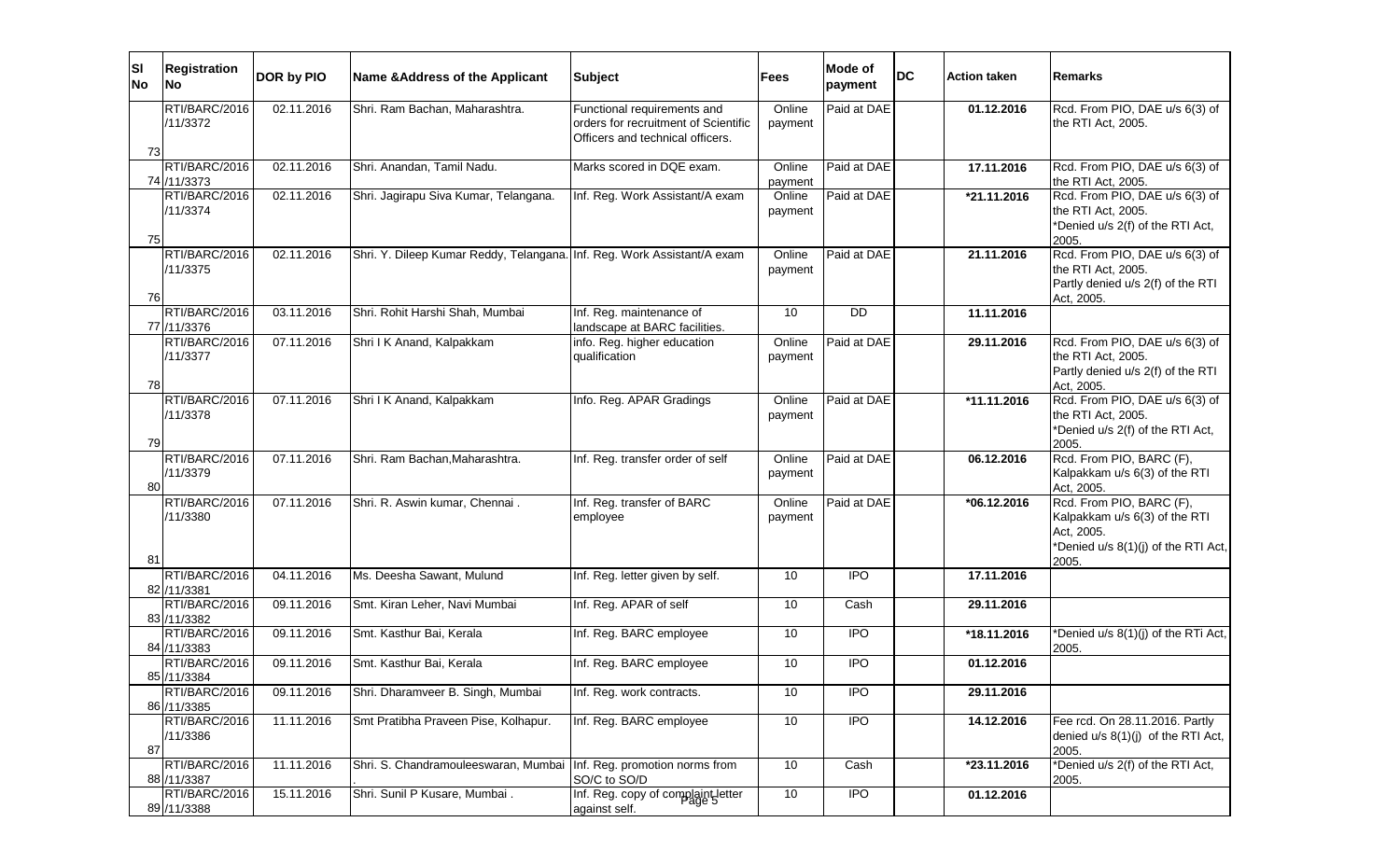| <b>SI</b><br>No | <b>Registration</b><br><b>No</b> | DOR by PIO | Name & Address of the Applicant                                       | <b>Subject</b>                                                 | <b>Fees</b>              | Mode of<br>payment                               | <b>DC</b> | <b>Action taken</b> | <b>Remarks</b>                                                                                                                                        |
|-----------------|----------------------------------|------------|-----------------------------------------------------------------------|----------------------------------------------------------------|--------------------------|--------------------------------------------------|-----------|---------------------|-------------------------------------------------------------------------------------------------------------------------------------------------------|
|                 | RTI/BARC/2016<br>90 /11/3389     | 15.11.2016 | Shri. Rajendra Bhagwan Bahot, Mumbai . Inf. Reg. letter given by NCSC |                                                                | 10                       | Cash                                             |           | 23.11.2016          |                                                                                                                                                       |
| 91              | RTI/BARC/2016<br>/11/3390        | 16.11.2016 | Shri. Ashish Siwach, Delhi                                            | Inf. Reg. radiation workers                                    | $\overline{\phantom{a}}$ | Paid at<br>Ministry of<br>Labour &<br>Employment |           | **18.11.2016        | Rcd. From Ministry of Directorate<br>General Factory Advice Service<br>& Labour Institutes.<br>**Trfd. To PIO, AERB u/s 6(3) of<br>the RTI Act, 2005. |
|                 | RTI/BARC/2016<br>92 /11/3391     | 16.11.2016 | Shri. Rohit Kumar Bind, U.P.                                          | Application for the post of T/B &<br>T/C                       | 10                       | <b>IPO</b>                                       |           | 23.11.2016          |                                                                                                                                                       |
| 93              | RTI/BARC/2016<br>/11/3392        | 18.11.2016 | Shri. Vikas Gupta, Jaipur.                                            | Inf. Reg. mobile and internet bills<br>of government officers  | Online<br>payment        | Paid at<br>Cabinet<br>Secretariat                |           | 05.12.2016          | Rcd. From PIO, DAE u/s 6(3) of<br>the RTI Act, 2005.                                                                                                  |
|                 | RTI/BARC/2016<br>94 /11/3393     | 18.11.2016 | Shri. Harshavardhan, Karnataka                                        | Information reg. advisory<br>committee                         | Online<br>payment        | Paid at<br><b>DARPG</b>                          |           | 23.11.2016          | Rcd. From PIO, DAE u/s 6(3) of<br>the RTI Act, 2005.                                                                                                  |
|                 | RTI/BARC/2016<br>95 /11/3394     | 18.11.2016 | Shri. Ayyub Jalal Bhola, Mumbai.                                      | Inf. Reg. NRB tender                                           | Online<br>payment        | Paid at DAE                                      |           | 29.11.2016          | Rcd. From PIO, DAE u/s 6(3) of<br>the RTI Act, 2005.                                                                                                  |
|                 | RTI/BARC/2016<br>96 /11/3395     | 18.11.2016 | Shri. Prathamesh Sunil Kadam, Mumbai   Inf. Reg. BARC employee        |                                                                | Online<br>payment        | Paid at DAE                                      |           | 25.11.2016          | Rcd. From PIO, DAE u/s 6(3) of<br>the RTI Act, 2005.                                                                                                  |
|                 | RTI/BARC/2016<br>97 /11/3396     | 17.11.2016 | Shri Sibnath Dutta, Mumbai.                                           | Info. Reg. APAR/CR of self                                     | 10                       | Cash                                             |           | 01.12.2016          |                                                                                                                                                       |
|                 | RTI/BARC/2016<br>98 /11/3397     | 17.11.2016 | Ms. Ditty K.V, kerala                                                 | Info reg. BARC employee                                        | $\overline{10}$          | $\overline{1}$                                   |           | *23.11.2016         | *Denied u/s 8(1)(j) of the RTI Act,<br>2005.                                                                                                          |
|                 | RTI/BARC/2016<br>99 /11/3398     | 21.11.2016 | Shri Rahul Dhoke, Mumbai.                                             | info. Reg. STPT-2015 Exam                                      | 10 <sup>°</sup>          | $\overline{1}$                                   |           | 14.12.2016          |                                                                                                                                                       |
|                 | RTI/BARC/2016<br>100 /11/3399    | 21.11.2016 | Shri Raj Kumar Singh, Kota                                            | info. Reg. norms and policy of<br>SO/C recruitment in NPCIL    | $\overline{10}$          | Paid at<br><b>NPCIL</b>                          |           | 07.12.2016          | Received from PIO, NPCIL u/s<br>6(3) of the RTI Act, 2005.                                                                                            |
|                 | RTI/BARC/2016<br>101 /11/3400    | 24.11.2016 | Ms. Ditty K.V, kerala                                                 | Info reg. BARC employee                                        | 10 <sup>°</sup>          | $\overline{1}$                                   |           | 01.12.2016          |                                                                                                                                                       |
|                 | RTI/BARC/2016<br>102 /11/3401    | 24.11.2016 | Smt. Kasthur Bai, kerala                                              | Info reg. BARC employee                                        | $\overline{10}$          | $\overline{1}$                                   |           | 06.12.2016          |                                                                                                                                                       |
| 103             | RTI/BARC/2016<br>/11/3402        | 25.11.2016 | Shri Virendra Kumar Rohilla, New Delhi                                | info. Reg.nuclear power plants                                 | 10                       | <b>IPO</b>                                       |           | **01.12.2016        | ** trfd. To PIO (SCS), NPCIL &<br>AERB, Mumbai u/s 6(3) of the<br><b>RTI Act, 2005</b>                                                                |
|                 | RTI/BARC/2016<br>104 /11/3403    | 28.11.2016 | Shri. Aswind, Tamil Nadu.                                             | Inf. Reg. application for the post of<br><b>CAT-I trainees</b> | Online<br>payment        | Paid to<br><b>BARC</b>                           |           | $*01.12.2016$       | *Denied u/s 2(f) of the RTi Act,<br>2005.                                                                                                             |
|                 | RTI/BARC/2016<br>105 /11/3404    | 28.11.2016 | Shri. Narsi Lal Meena, Rajasthan                                      | inf. Reg. track change promotion.                              | 10                       | <b>IPO</b>                                       |           | 27.12.2016          | Partly denied u/s 7(9) of the RTi<br>Act, 2005.                                                                                                       |
|                 | RTI/BARC/2016<br>106 / 11/3405   | 29.11.2016 | Shri. Deepak Ananda Kamble, Mumbai                                    | Inf. Re. work assistant/a exam                                 | $\overline{10}$          | $\overline{1}$                                   |           | 09.12.2016          |                                                                                                                                                       |
|                 | RTI/BARC/2016<br>107 /12/3406    | 02.12.2016 | Shri. Rahul Sehrawat, Haryana.                                        | Inf. Reg. missing device at Nanda<br>Devi hills                | Online<br>payment        | Paid at DAE                                      |           | 06.12.2016          | Rcd. From PIO, DAE u/s 6(3) of<br>the RTI Act, 2005.                                                                                                  |
|                 | RTI/BARC/2016<br>108 /12/3407    | 02.12.2016 | Shri. D K Shilshi, Mumbai.                                            | Inf. Reg. orders related to NER,<br>J&K and A&N                | 10                       | Cash                                             |           | 30.12.2016          |                                                                                                                                                       |
|                 | RTI/BARC/2016<br>109 /12/3408    | 02.12.2016 | Shri. Mintu Kumar, Bihar                                              | Inf. Reg. work assistant/A exam.                               | 10                       | <b>IPO</b>                                       |           | 16.12.2016          |                                                                                                                                                       |
|                 | RTI/BARC/2016<br>110 /12/3409    | 02.12.2016 | Shri. Vineeth Francis, Kerala.                                        | Inf. Reg. TO/C exam                                            | $\overline{\phantom{a}}$ | Online<br>payment                                |           | 27.12.2016          | Partly denied u/s 2(f) of the RTi<br>Act.                                                                                                             |
|                 |                                  |            |                                                                       | Page 6                                                         |                          |                                                  |           |                     |                                                                                                                                                       |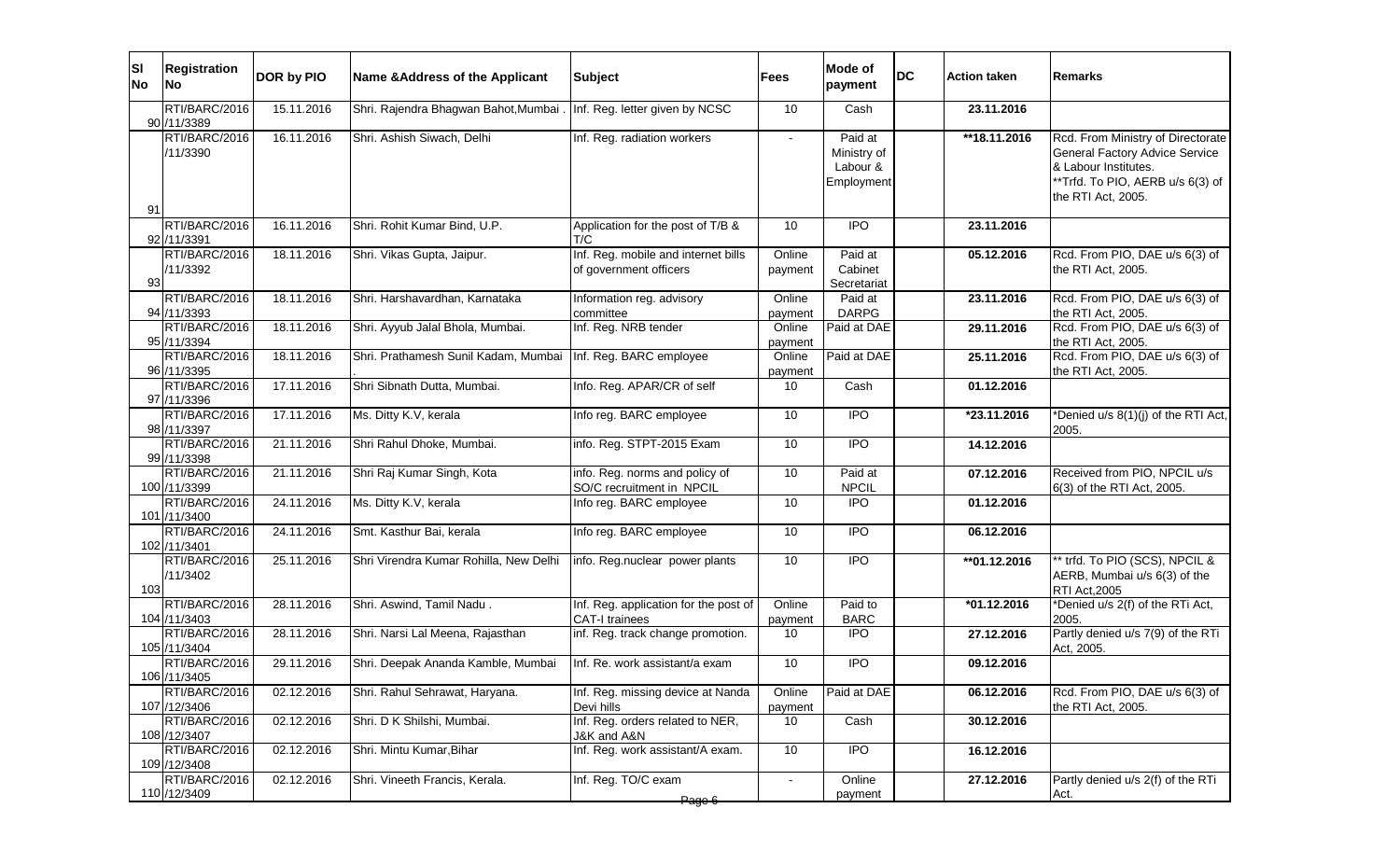| SI <br><b>No</b> | <b>Registration</b><br><b>INo</b> | DOR by PIO | Name & Address of the Applicant                       | <b>Subject</b>                                                       | Fees | Mode of<br>payment | <b>DC</b> | <b>Action taken</b>  | lRemarks                                             |
|------------------|-----------------------------------|------------|-------------------------------------------------------|----------------------------------------------------------------------|------|--------------------|-----------|----------------------|------------------------------------------------------|
|                  | RTI/BARC/2016<br>111 /12/3410     | 06.12.2016 | Shri. Pravenjit Dash, Tamil nadu                      | Inf. Reg. absorption of CAT-I<br>Trainees                            | 10   | <b>IPO</b>         |           | 27.12.2016           |                                                      |
|                  | RTI/BARC/2016<br>112 /12/3411     | 06.12.2016 | Shri. Rajaram R, Tamil Nadu.                          | Inf. Reg. absorption of CAT-I<br>Trainees                            | 10   | $\overline{1}$     |           | 27.12.2016           |                                                      |
|                  | RTI/BARC/2016<br>113 /12/3412     | 06.12.2016 | Shri. Anandan, Tamil Nadu.                            | Marksheet of self in DQE 2010                                        | 10   | <b>IPO</b>         |           | 29.12.2016           | Partly denied u/s 2(f) of the RTI<br>Act, 2005.      |
|                  | RTI/BARC/2016<br>114 / 12/3413    | 06.12.2016 | Shri. Raj Kumar Singh. Mumbai                         | Inf. Reg. stipend of CAT II trainees                                 | 10   | $\overline{1}$     |           | 28.12.2016           | Partly denied u/s 2(f) of the RTI<br>Act, 2005.      |
|                  | RTI/BARC/2016<br>115 /12/3414     | 06.12.2016 | Shri. A. S. Murugessan, Tamil Nadu.                   | Inf. Reg. kudankulam plant.                                          |      |                    |           | <b>Under Process</b> | Letter for fee issued on<br>27.12.2016               |
|                  | RTI/BARC/2016<br>116 / 12/3415    | 07.12.2016 | Shri. Ketham Manideep. Telangana.                     | Inf. Reg. interview marks of self in<br><b>OCES 2016</b>             |      | Online<br>payment  |           | 27.12.2016           |                                                      |
|                  | RTI/BARC/2016<br>117 /12/3416     | 07.12.2016 | Shri. Sravan Kumar, Andhra Pradesh.                   | Inf. Reg. cut-off marks for OCES<br>2016                             |      | Online<br>payment  |           | 27.12.2016           | Partly denied u/s 8(1)(d) of the<br>RTI Act, 2005.   |
|                  | RTI/BARC/2016<br>118 /12/3417     | 07.12.2016 | Shri. Rajesh Shantaram Rediz, Mumbai                  | Inf. Reg. medical records of<br>patients.                            | 10   | <b>IPO</b>         |           | <b>Under Process</b> |                                                      |
|                  | RTI/BARC/2016<br>119 / 12/3418    | 08.12.2016 | Shri. Prakash Tukaram Kore, Mumbai.                   | Inf. Reg. promotion norms from<br>T/A to T/B                         | 10   | Cash               |           | 28.12.2016           |                                                      |
|                  | RTI/BARC/2016<br>120 /12/3419     | 08.12.2016 | Shri. A. Annamalai, Tamil Nadu                        | Inf. Reg. Supervisor(Township)<br>post.                              |      | paid at DAE        |           | <b>Under Process</b> | Rcd. From PIO, DAE u/s 6(3) of<br>the RTi Act, 2005. |
|                  | RTI/BARC/2016<br>121 /12/3420     | 08.12.2016 | Shri Anil Chavan, Mumbai                              | Info. Reg. Group C post & status<br>of recruitment                   | 10   | cash               |           | 05.01.2017           |                                                      |
|                  | RTI/BARC/2016<br>122 /12/3421     | 08.12.2016 | Shri Anil Chavan, Mumbai                              | info. Reg. families affected by<br>projects & appointment            | 10   | cash               |           | 03.01.2017           | Partly denied u/s 7(9) of the RTI<br>Act, 2005.      |
|                  | RTI/BARC/2016<br>123 / 12/3422    | 08.12.2016 | Shri Anil Chavan, Mumbai                              | Info. Reg. work assistant<br>recruitment                             | 10   | cash               |           | 28.12.2016           |                                                      |
|                  | RTI/BARC/2016<br>124 /12/3423     | 08.12.2016 | Shri Anil Chavan, Mumbai                              | info. Reg. compassionate<br>appointment                              | 10   | cash               |           | 03.01.2017           |                                                      |
|                  | RTI/BARC/2016<br>125 /12/3424     | 08.12.2016 | Shri Anil Chavan, Mumbai                              | Info. Reg. local candidates<br>recruitement                          | 10   | cash               |           | 03.01.2017           |                                                      |
|                  | RTI/BARC/2016<br>126 / 12/3425    | 08.12.2016 | Shri Anil Chavan, Mumbai                              | Info. Reg. STPT Exam                                                 | 10   | cash               |           | 28.12.2016           |                                                      |
|                  | RTI/BARC/2016<br>127 /12/3426     | 08.12.2016 | Shri Anil Chavan, Mumbai                              | Info. Reg. BARC Hospital<br>Recruitment                              | 10   | cash               |           | 04.01.2017           |                                                      |
|                  | RTI/BARC/2016<br>128 / 12/3427    | 08.12.2016 | Shri Anil Chavan, Mumbai                              | info. Reg. Scientiifc/Technical<br>promotion norms                   | 10   | cash               |           | 29.12.2016           | Partly denied u/s 2(f) of the RTI<br>Act, 2005       |
|                  | RTI/BARC/2016<br>129 /12/3428     | 13.12.2016 | Shri. Puwar Dhairyapalsinh Narpatsinh,<br>Tamil Nadu. | Inf. Reg. SO/C (Health Physics)<br>post.                             |      | Online<br>payment  |           | 04.01.2017           |                                                      |
|                  | RTI/BARC/2016<br>130 / 12/3429    | 13.12.2016 | Shri. Sachin Kumar, Haryana                           | Inf. Reg. Work Assistant/A exam                                      |      | Online<br>payment  |           | <b>Under Process</b> |                                                      |
|                  | RTI/BARC/2016<br>131 /12/3430     | 13.12.2016 | Shri. Suresh G. Lala, New Delhi                       | Inf. Reg. implementation of CPWD<br>clause.                          | 10   | IPO.               |           | <b>Under Process</b> |                                                      |
|                  | RTI/BARC/2016<br>132 /12/3431     | 13.12.2016 | Shri. Arjit Adhikari, West Bengal                     | Inf. Reg. Work Assistant/A exam                                      | 10   | $\overline{1}$     |           | <b>Under Process</b> |                                                      |
|                  | RTI/BARC/2016<br>133 / 12/3432    | 13.12.2016 | Smt. Snehal Chandrakant<br>Kadam, Mumbai.             | Inf. Reg. Steno Gr III exam                                          | 10   | $\overline{1}$     |           | <b>Under Process</b> |                                                      |
|                  | RTI/BARC/2016<br>134 /12/3433     | 14.12.2016 | Shri. Sunil Furtado, Mumbai.                          | Inf. Reg. tender for ambulance to<br><b>BARC Hospital.</b><br>Page 7 | 10   | DD                 |           | <b>Under Process</b> | Fee rcd. On 29.12.2016                               |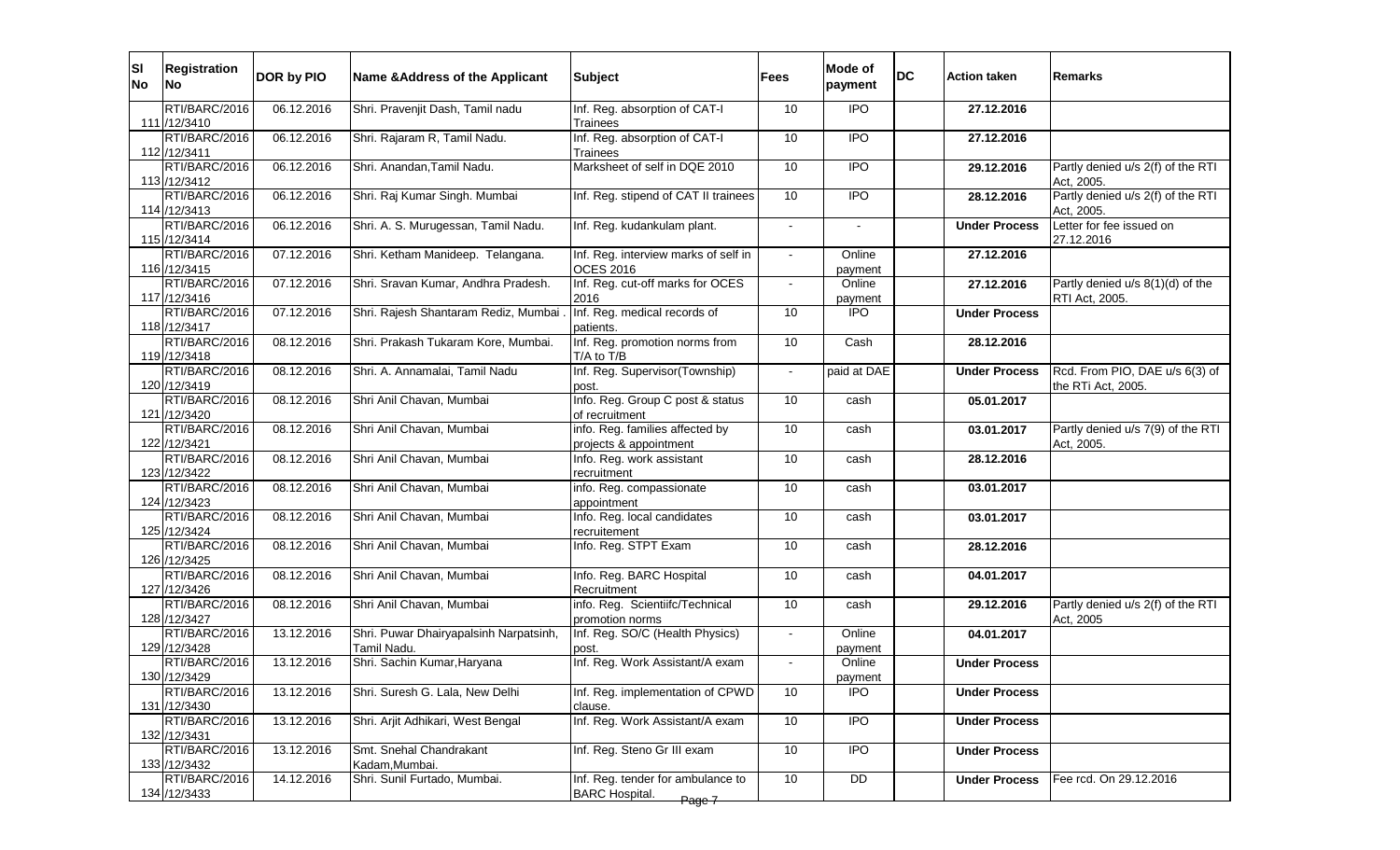| ΙSΙ<br><b>No</b> | <b>Registration</b><br>No                      | DOR by PIO               | Name & Address of the Applicant                                        | <b>Subject</b>                                                                           | Fees              | Mode of<br>payment                               | <b>DC</b> | <b>Action taken</b>                          | <b>Remarks</b>                                                                                              |
|------------------|------------------------------------------------|--------------------------|------------------------------------------------------------------------|------------------------------------------------------------------------------------------|-------------------|--------------------------------------------------|-----------|----------------------------------------------|-------------------------------------------------------------------------------------------------------------|
| 135              | RTI/BARC/2016<br>/12/3434                      | 14.12.2016               | Shri. H. P. Meena, Kota (Raj.)                                         | Inf. Reg. action taken against<br>promotion case of self.                                |                   | Paid at<br>HWP, Kota                             |           | <b>Under Process</b>                         | Rcd. From HWP, Kota u/s 6(3) of<br>the RTI Act, 2005 pertaining to<br>point No. (1)                         |
| 136              | RTI/BARC/2016<br>/12/3435                      | 15.12.2016               | Shri. Udish Swami, Delhi - 110 031.                                    | Inf. Reg. protection from nuclear<br>attacks.                                            | Online<br>payment | Paid at<br>Ministry of<br>Defence                |           | 05.01.2017                                   | Rcd. From PIO, DAE u/s 6(3) of<br>the RTi Act, 2005.                                                        |
| 137              | RTI/BARC/2016<br>/12/3436                      | 15.12.2016               | Shri. Varun Chandani, Delhi.                                           | Inf. Reg. protection from nuclear<br>attacks.                                            | Online<br>payment | Paid at<br>Ministry of<br>Defence                |           | 05.01.2017                                   | Rcdf. From PIO, DAE u/s 6(3) of<br>the RTI Act, 2005.<br>Partly denied u/s 8(1)(a) of the<br>RTi Act, 2005. |
|                  | RTI/BARC/2016<br>138 / 12/3437                 | 16.12.2016               | Shri. Rajendra Bhagwan Bahot, Mumbai                                   | copy of letter of correspondence<br>between BARC and NCSC, Delhi                         | 10                | Cash                                             | 16        | 27.12.2016                                   | DC rcd. And documents provided                                                                              |
|                  | RTI/BARC/2016<br>139 /12/3438                  | 16.12.2016               | Shri. B. J. Thakur, Palghar                                            | Inf. Reg. directly joined UDC                                                            | 10                | $\overline{1}$                                   |           | 04.01.2017                                   |                                                                                                             |
|                  | RTI/BARC/2016<br>140 /12/3439                  | 19.12.2016               | Shri Doddi, Andhra Pradesh                                             | Info. Reg. OCES/DGFS-2016                                                                |                   | Online<br>payment                                |           | 04.01.2017                                   |                                                                                                             |
|                  | RTI/BARC/2016<br>141 /12/3440                  | 19.12.2016               | Shri Ajay Kumar, New Delhi.                                            | Info. Reg.OCES/DGFS Exam                                                                 |                   | Online<br>payment                                |           | <b>Under Process</b>                         |                                                                                                             |
|                  | RTI/BARC/2016<br>142 /12/3441<br>RTI/BARC/2016 | 20.12.2016<br>20.12.2016 | Shri Kunal Mohan Birwadkar, Mumbai                                     | info. Reg. TC&TSC members and<br>its meeting<br>info. Reg. representation submtted       | 10<br>10          | cash<br>$\overline{1}$                           |           | <b>Under Process</b>                         |                                                                                                             |
|                  | 143 /12/3442<br>RTI/BARC/2016                  | 22.12.2016               | Shri Bhagwan Jagan Sakpal, Mumbai<br>Shri. G. Venkateswarlu, Hyderabad | by self<br>Inf. Reg. committees for fixing                                               | $\sim$            | Paid at DAE                                      |           | <b>Under Process</b><br><b>Under Process</b> |                                                                                                             |
| 144              | /12/3443                                       |                          |                                                                        | promotion and recruitment norms.                                                         |                   |                                                  |           |                                              |                                                                                                             |
|                  | RTI/BARC/2016<br>145 /12/3444                  | 26.12.2016               | Shri. Rajesh Gade, Mumbai                                              | Inf. W.r.t Marathi Bhasha<br>Sanvardhan Pandharvada                                      | $\sim$            | Online<br>payment                                |           | <b>Under Process</b>                         |                                                                                                             |
| 146              | RTI/BARC/2016<br>/12/3445                      | 26.12.2016               | Shri. Ram Bachan, Maharashtra.                                         | Inf. Reg. appointment for the post<br>of Project Director, INRPC, NRB,<br>BARC, Tarapur. |                   | Online<br>payment                                |           | <b>Under Process</b>                         |                                                                                                             |
|                  | RTI/BARC/2016<br>147 /12/3446                  | 26.12.2016               | Shri. Vishnuvardhan Reddy Chandragiri,<br>Hyderabad.                   | Inf. Reg. interview marks of self in<br><b>OCES 2016</b>                                 |                   | Online<br>payment                                |           | <b>Under Process</b>                         |                                                                                                             |
|                  | RTI/BARC/2016<br>148 / 12/3447                 | 26.12.2016               | Shri. Siddhartha Priya, Maharashtra                                    | Inf. Reg. Liaison Officer                                                                |                   | Online<br>payment                                |           | 02.01.2017                                   |                                                                                                             |
| 149              | RTI/BARC/2016<br>/12/3448                      | 26.12.2016               | Shri. Prathamesh Sunil Kadam, Mumbai                                   | Inf. Reg. BARC employee                                                                  |                   | Paid at<br>Ministry of<br>Labour &<br>Employment |           | 29.12.2016                                   |                                                                                                             |
|                  | RTI/BARC/2016<br>150 /12/3449                  | 27.12.2016               | [Shri. Pankaj Kumar, Uttar Pradesh                                     | Inf. Reg. pay of SA/B                                                                    |                   | Online<br>payment                                |           | <b>Under Process</b>                         |                                                                                                             |
| 151              | RTI/BARC/2016<br>/12/3450                      | 27.12.2016               | Shri. Radhakrishnan, Kerala.                                           | Inf. Reg. career progression of<br>employee having Diploma in Engg.                      |                   | Online<br>payment                                |           | <b>Under Process</b>                         |                                                                                                             |
|                  | RTI/BARC/2016<br>152 /12/3451                  | 28.12.2016               | Shri. Ram Bachan, Maharashtra.                                         | Inf. Reg. transfer of self                                                               | $\sim$            | Online<br>payment                                |           | <b>Under Process</b>                         |                                                                                                             |
|                  | RTI/BARC/2016<br>153 /12/3452                  | 28.12.2016               | Shri. Mohan Lavoori, Hyderabad                                         | Inf. Reg additional increments.<br>Page 8                                                |                   | Online<br>payment                                |           | <b>Under Process</b>                         |                                                                                                             |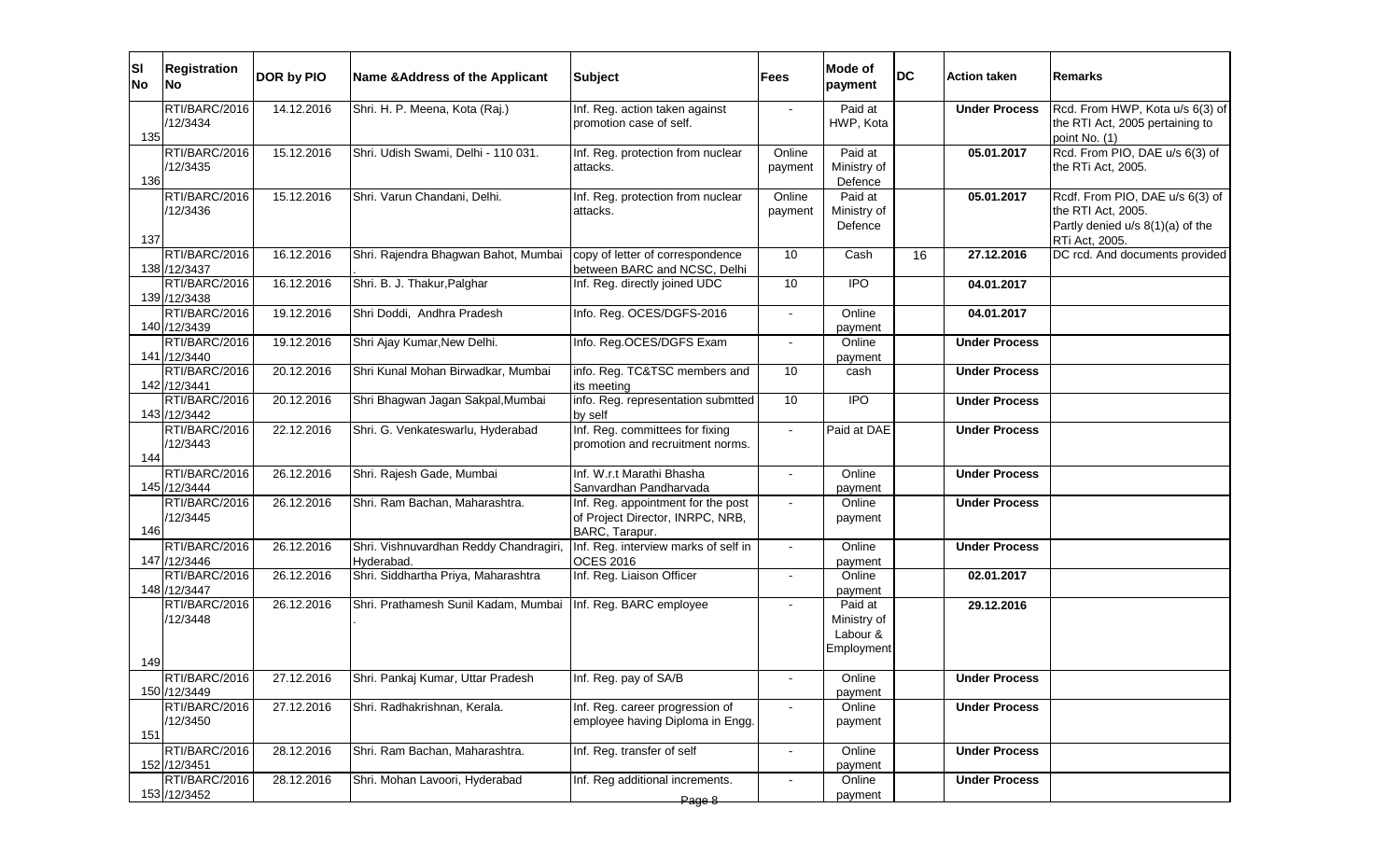| <b>SI</b><br><b>INo</b> | Registration<br><b>INo</b> | DOR by PIO | Name & Address of the Applicant      | Subject                              | <b>IFees</b> | Mode of<br>payment | <b>DC</b> | <b>Action taken</b>  | Remarks                  |
|-------------------------|----------------------------|------------|--------------------------------------|--------------------------------------|--------------|--------------------|-----------|----------------------|--------------------------|
|                         | RTI/BARC/2016              | 29.12.2016 | Shri. Sanjay Parshuram Warule,       | Inf. Reg. rect. For the post of      |              | Court Fee          |           | <b>Under Process</b> | Letter for fee issued on |
|                         | 154 / 12/3453              |            | Information Centre, Dadar, Mumbai    | Canteen Attendant.                   |              | stamp              |           |                      | 03.01.2017               |
|                         | RTI/BARC/2016              | 28.12.2016 | Shri. Sriharikumar Vadlapudi, Andhra | Inf. Reg. interview marks of self in |              | <b>Online</b>      |           | <b>Under Process</b> |                          |
|                         | 155 / 12/3453(1)           |            | Pradesh.                             | <b>OCES</b>                          |              | pavment            |           |                      |                          |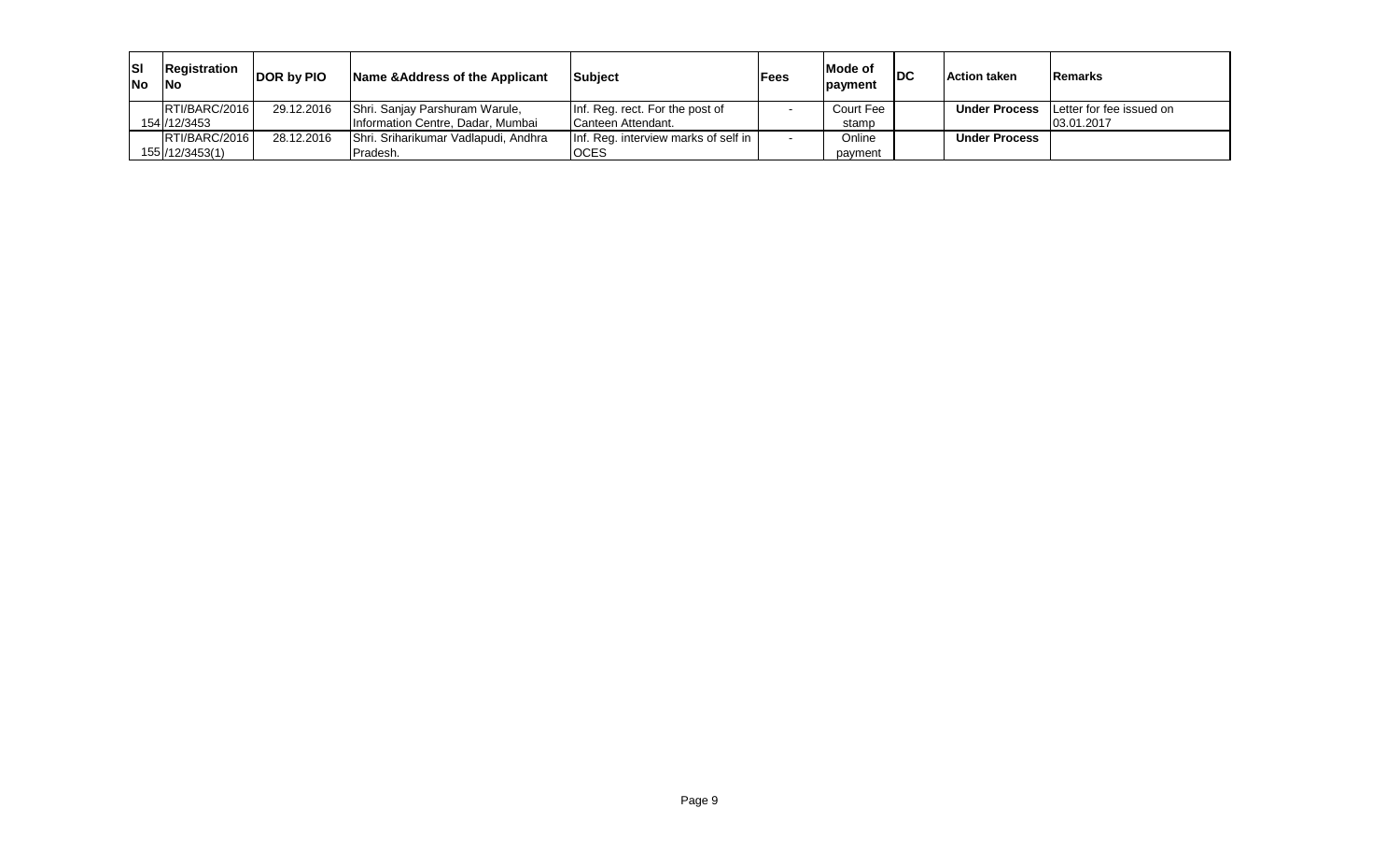# **FIRST APPEAL**

|                           |                           |            | DOR by PIO Name & Address of the Applicant                      | <b>Subject</b>                                  | <b>Action taken</b> | <b>Disposal of Appeal</b>            | <b>Remarks</b>              |
|---------------------------|---------------------------|------------|-----------------------------------------------------------------|-------------------------------------------------|---------------------|--------------------------------------|-----------------------------|
| SI                        | <b>Registration</b>       |            |                                                                 |                                                 |                     |                                      |                             |
| <b>No</b>                 | <b>No</b>                 |            |                                                                 |                                                 |                     |                                      |                             |
|                           | RTI/BARC/2016             | 14.07.2016 | Shri.A. R. Khopkar, Mumbai.                                     | info regd switchover from CPF                   | 08.08.2016          | Appeal recd. on 31.08.2016.          | Inf. Prov. As per appellate |
| $\mathbf{1}$              | /07/3218                  |            |                                                                 | to GPF                                          |                     | Disposed of on 07.10.2016            | order on 13.10.2016         |
|                           | RTI/BARC/2016             | 27.07.2016 | Shri. S. K. Singh, Mumbai                                       | Details reg. Directors in BARC                  | 08.08.2016          | Appeal recd. on 02.09.2016.          |                             |
|                           | /07/3239                  |            |                                                                 |                                                 |                     | Disposed of on 14.10.2016            |                             |
| $\overline{2}$            |                           |            |                                                                 |                                                 |                     |                                      |                             |
|                           | RTI/BARC/2016             | 27.07.2016 | Shri. S. K. Singh, Mumbai                                       | Inf. Reg. STPT                                  | 17.08.2016          | Appeal recd. on 02.09.2016.          |                             |
|                           | /07/3240                  |            |                                                                 |                                                 |                     | Disposed of on 14.10.2016            |                             |
| $\ensuremath{\mathsf{3}}$ |                           |            |                                                                 |                                                 |                     |                                      |                             |
|                           | RTI/BARC/2016             | 24.08.2016 | Shri Sreeram Panigrahi, Tamil Nadu                              | info. Reg. TC & TSC                             | 20.09.2016          | Appeal recd. on 28.09.2016.          |                             |
|                           | /08/3278                  |            |                                                                 | guidelines/amendments                           |                     | Disposed of on 04.11.2016.           |                             |
| $\overline{4}$            |                           |            |                                                                 |                                                 |                     |                                      |                             |
|                           | RTI/BARC/2016             | 16.08.2016 | Shri Rajesh Shantaram                                           | Medical records of ex-BARC                      | 06.09.2016          | Appeal recd. on 04.10.2016.          |                             |
| 5                         | /08/3261                  |            | Rediz, Mumbai.                                                  | employee                                        |                     | Disposed of on 18.11.2016.           |                             |
|                           | RTI/BARC/2016             | 29.08.2016 | Smt. Madhavi H. Desai, Mumbai                                   | Copy of noting/affidavit with                   | 27.09.2016          | Appeal recd. on 21.10.2016.          |                             |
|                           | /08/3282                  |            |                                                                 | regard to selection of Sister-in-               |                     | Disposed of on 29.11.2016.           |                             |
| 6                         |                           |            |                                                                 | Charge                                          |                     |                                      |                             |
|                           | RTI/BARC/2016             | 15.09.2016 | Shri. Sher Singh Meena, Rajasthan.                              | info. Reg. direct recruit of SA/B               | 30.09.2016          | Appeal recd. on 26.10.2016.          |                             |
| $\overline{7}$            | /09/3303                  |            |                                                                 | & SA/C                                          |                     | Disposed of on 23.11.2016.           |                             |
|                           | RTI/BARC/2016             | 03.10.2016 | Shri. R. Sethuraman, Hyderabad                                  | Inf. Reg. Gazette notification of               | 06.10.2016          | Appeal recd. on 31.10.2016.          |                             |
| 8                         | /10/3319                  |            |                                                                 | self                                            |                     | Disposed of on 06.12.2016.           |                             |
|                           | RTI/BARC/2016             | 29.09.2016 | Shri. N. K. Yadav, Mumbai.                                      | Copy of APAR of self and                        | 14.10.2016          | Appeal recd. on 09.11.2016.          |                             |
| 9                         | /09/3317                  |            |                                                                 | promotion norms                                 |                     | Disposed of on 07.12.2016.           |                             |
|                           | RTI/BARC/2016             | 10.10.2016 | Shri. Manoj Krishna Tarale,                                     | Details reg. BARC work orders                   | $*08.11.2016$       | Appeal recd. on 15.11.2016.          |                             |
| 10                        | /10/3338                  |            | Maharashtra                                                     |                                                 |                     | Disposed of on 15.12.2016.           |                             |
|                           | RTI/BARC/2016             | 07.10.2016 | Shri. Manoj Krishna Tarale,                                     | Inf. Reg. work orders issued by                 | 04.11.2016          | Appeal recd. on 16.11.2016.          |                             |
| 11                        | /10/3329                  |            | Maharashtra                                                     | <b>BARC</b>                                     |                     | Disposed of on 15.12.2016.           |                             |
|                           | RTI/BARC/2016             | 20.10.2016 | Shri. Raghubir Prasad Mathur, New                               | Inf. Reg. CPF to GPF                            | 11.11.2016          | Appeal recd. on 25.11.2016.          |                             |
|                           | /10/3354                  |            | Delhi.                                                          |                                                 |                     | Under Process draft reply submitted  |                             |
| 12                        |                           |            |                                                                 |                                                 |                     |                                      |                             |
|                           | RTI/BARC/2016<br>/09/3315 | 26.09.2016 | Shri. Tapan Kumar Mahapatra, West Inf. Reg. rect. Of WA/A post. |                                                 | 30.09.2016          | Appeal recd. on 08.12.2016.          |                             |
|                           |                           |            | Bengal.                                                         |                                                 |                     | Under Process draft reply submitted. |                             |
| 13                        |                           |            |                                                                 |                                                 |                     |                                      |                             |
|                           | RTI/BARC/2016<br>/10/3336 | 10.10.2016 | Shri. Rahul Sehrawat, Haryana                                   | Inf. Reg. missing device at<br>Nanda Devi hills | 09.11.2016          | Appeal recd. on 13.12.2016.          |                             |
|                           |                           |            |                                                                 |                                                 |                     | Under Process draft reply submitted. |                             |
| 14                        | RTI/BARC/2016             | 21.10.2016 |                                                                 |                                                 |                     |                                      |                             |
|                           | 15 /10/3357               |            | Shri. P. Parthiban, Tamil Nadu.                                 | Inf. Reg. stipend of self.                      | 11.11.2016          | Appeal recd. on 15.12.2016.          |                             |
|                           |                           |            |                                                                 |                                                 |                     | Under Process.                       |                             |

**Monthly Report on Implementation of RTI for the period from 01/10/2016 to 31/12/2016**